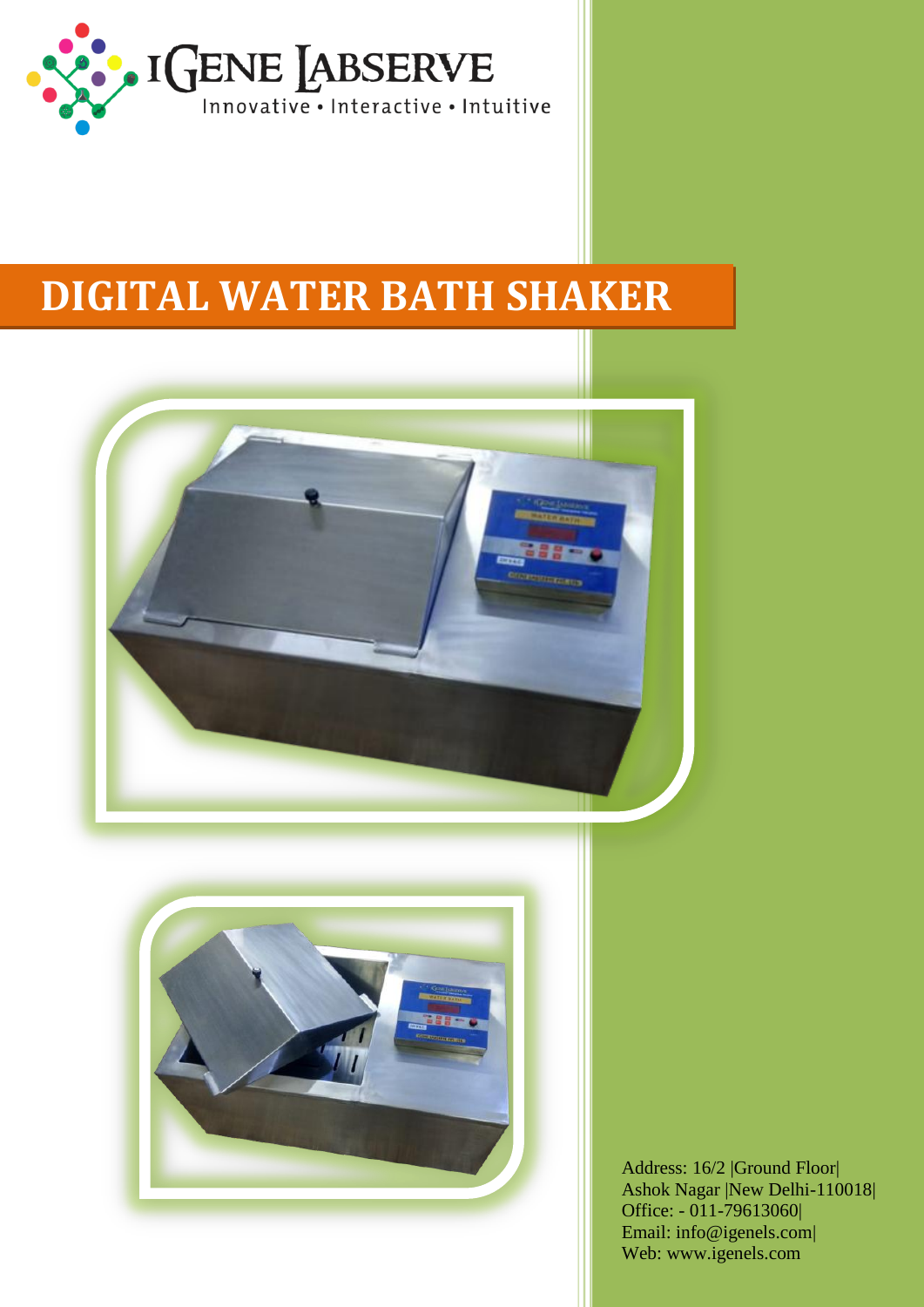

One of the essential equipment of laboratory used to incubate samples under water at constant temperature (hot or cold). The Water bath constant temperature shaker is widely used in experiments of pharmacy, such as germ culture, bioprocess technology, hybridization, biochemical reaction, enzyme and cellular tissue research. It has a wide and important range of applications in research of medicine, biology, diagnostic, pharmacy and environmental research.

## **STANDARD FEATURES**

- $\hat{\mathcal{R}}$  Reciprocating type shaking motion
- $\hat{\mathcal{F}}$  Fitted with digital temperature controller
- $\hat{\mathcal{L}}$  Excellent temperature accuracy & uniformity
- **W**: High grade stainless steel interior
- Powder coated exterior cabinet OR epoxy coated SS304
- $\hat{\mathcal{F}}$  High Density Glass wool Insulation
- Reciprocating motion with heavy duty powerful motor
- $\hat{\mathcal{S}}$  SS304 Spring type platform to accommodate multiple type of vessels
- Gable type SS304 Lid
- **Drain system to easily replace water**
- $\hat{\mathcal{L}}$  Low Noise and vibration



Address: 16/2 |Ground Floor| Ashok Nagar |New Delhi-110018| Office: - 011-79613060| Email: info@igenels.com| Web: www.igenels.com